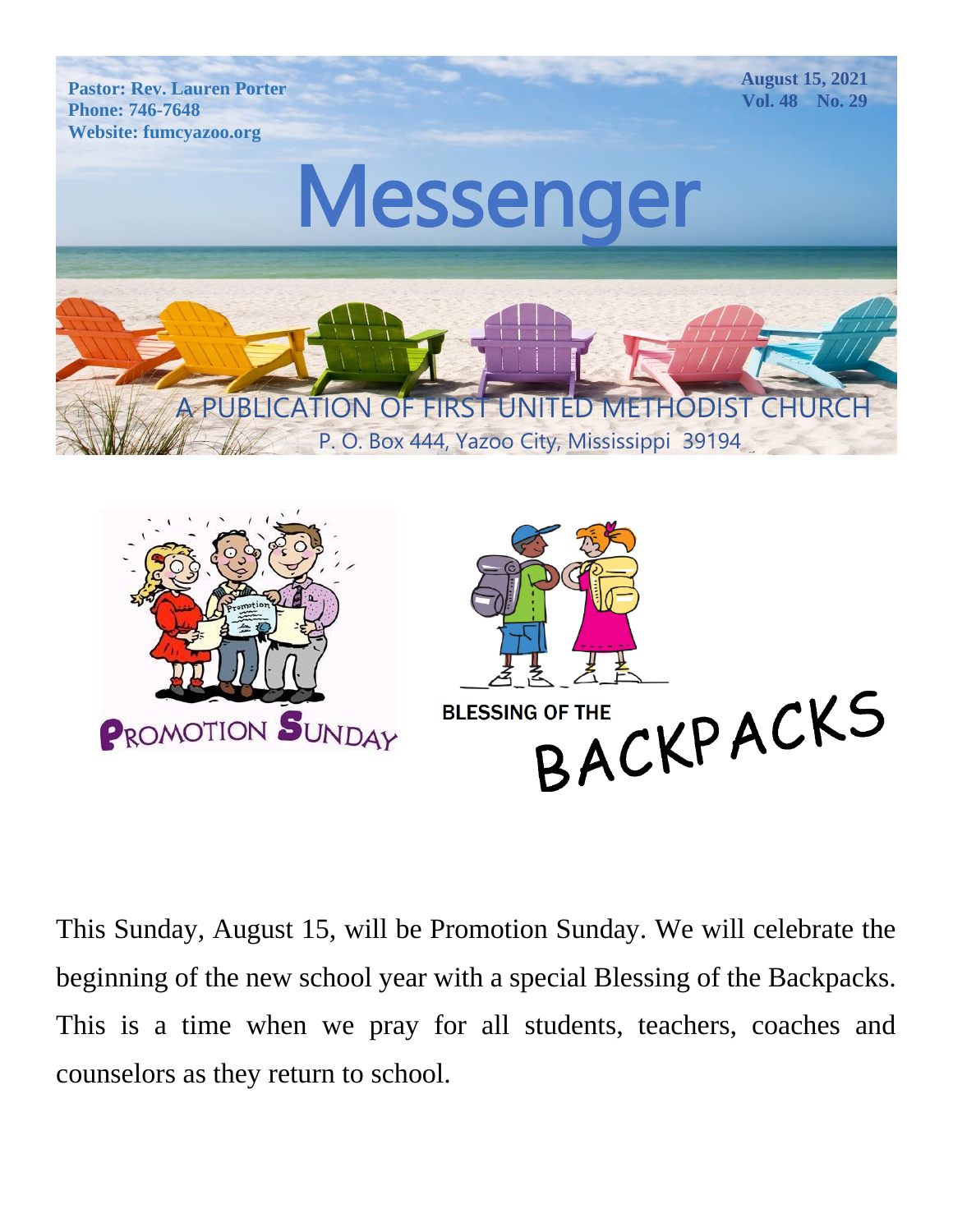Pastor: Rev. Lauren Porter  $\blacksquare$ Website: fumcyazoo.org

**MONDAY, AUGUST 16** 9-12 noon Methodist Market  $\frac{1}{2}$  Hoon M **SUNDAY, AUGUST 15** 9:00 a.m. Come AZ U R Service 9:50 a.m. Sunday School 11:00 a.m. Traditional Worship Service 11:00 a.m. Live Stream Worship **WEDNESDAY, AUGUST 18 W.O.W. WEDNESDAY** 5:00 p.m. Children's Choir(gr. 4k-6) 5:45 p.m. Children's Ministry Grades  $4k-6$ <sup>th</sup> 6:00 p.m. Chancel Choir 6:00 p.m. Youth 6:15 p.m. Snack Supper **SATURDAY, AUGUST 21** 9-12 noon Methodist Market



- 16. Paige Adcock
- 18. Eric Poe Jon Riley Poe Parks Poe
- 20. J. T. Ketchum Wyatt Burton

\* \* \* \* \* \* \*

16. Mr. & Mrs. Van Ray 20. Mr. & Mrs. Walter Patterson 21. Mr. & Mrs. Charles Davis



We welcome our children back to choir on WILD ON WEDNESDAY! This year we will begin W.O.W. with choir beginning at 5 p.m.

 Our children are part of the body of Christ. They should be encouraged to be full participants in worship. They should be taught and given full opportunity to serve in the worship of our Lord through Bible study and choir.

 What better way to train our children in the ways of the Lord than to welcome them to become viable, contributing members of our congregation as they grow and develop?

 Let's help them learn to love the place where God's honor dwells and find their place within it.

*- Lettie Terrell*

Scholarshi

**Church Scholarships**

 *Church Scholarships are now available for college students. Please contact the church office by Friday, August 20 th if you are interested. Applications may be picked up at the church office. A copy of the last semester grades is required.*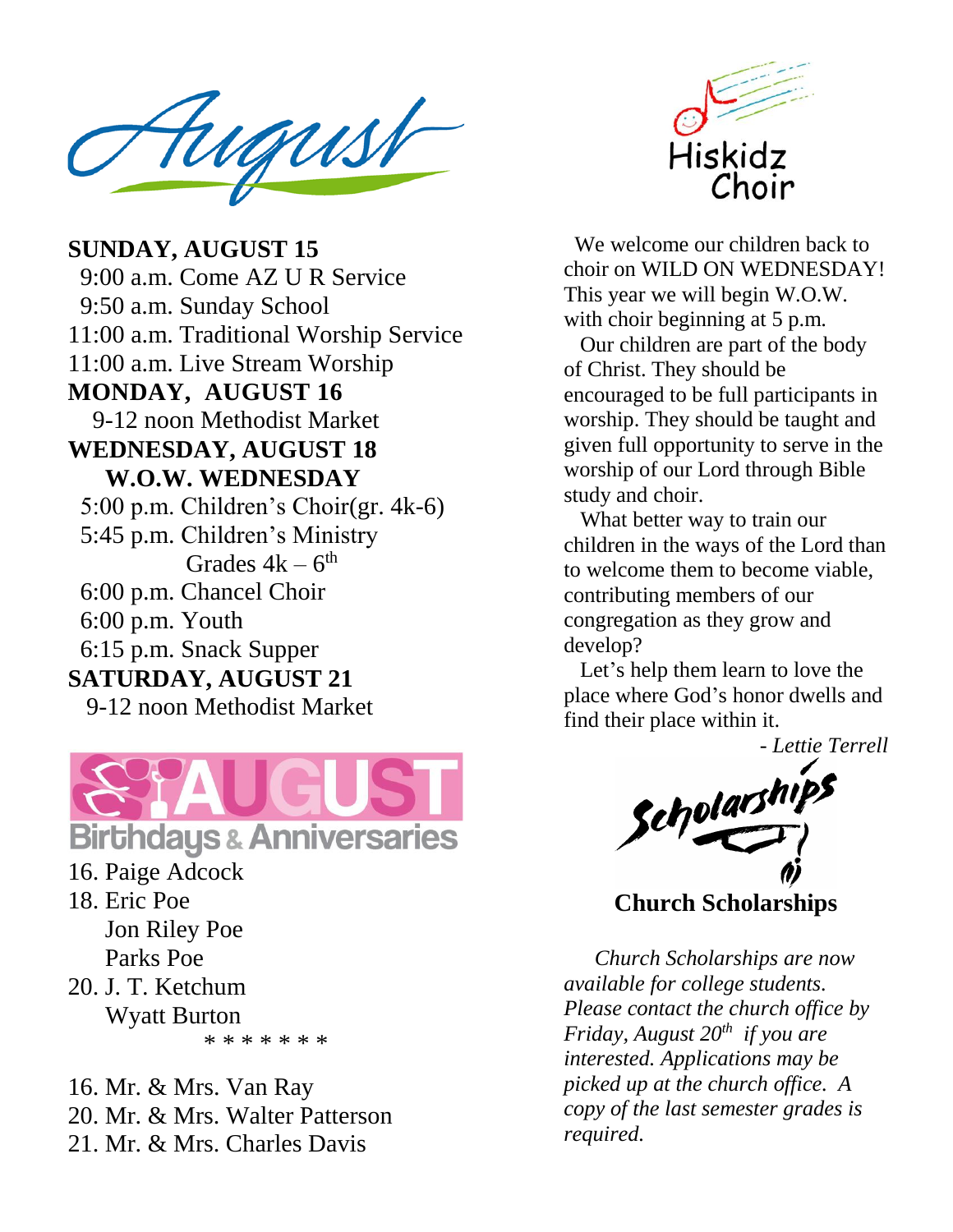# Children's Page



 "Now I know that you really are a man of God," the woman said to Elijah, "and that the Lord's word is truly in your mouth."

1 Kings 17:24



 This week's Sunday School lesson is about Elijah and Elisha. As time moved on, Elijah began to "burn-out." I'm sure we have all experienced this feeling at some point. Elijah became tired and distressed. God knew the struggles that Elijah was dealing with,

and He called another prophet to help. God called Elisha to be His new spokesperson.

# **W.O.W. WEDNESDAY CHILDREN'S MINISTRY**

 We have been paying close attention to how life has changed and shifted since the pandemic appeared and settled in. We want to meet you and your family in the middle and provide a schedule in which church activities can be included. We are hoping to try a few new things by shifting our Sunday Night Children's activities to Wednesday Night. This new schedule called **W.O.W. WEDNESDAY** will begin on Wednesday, August 18<sup>th</sup>. Our schedule will begin at 5:00 p.m. with Children's Choir for all children ages 4k-3<sup>rd</sup>grades & Planet 456. Everyone may not be able to make it to choir, but please make an effort to attend some of our activities.

 Beginning at 5:45 p.m. we will have organized games followed by a Bible Study divided by ages. Supper will be served at 6:15 p.m. and the children will be dismissed at 6:30 p.m. Each week of each month there will be a theme for the games. For example, Week 1 – Sports Night; Week 2 – Messy Game Night; Week 3 – Trivia Game Night; Week 4 – Imagination Station/Art Night

#### **W.O.W. WEDNESDAY begins August 18th**

5:00 p.m. – Choir 5:45 p.m. – Game & Bible Study (by ages 4k-3 rd & Planet 456) 6:15 p.m. – Supper 6:30 p.m. – Dismiss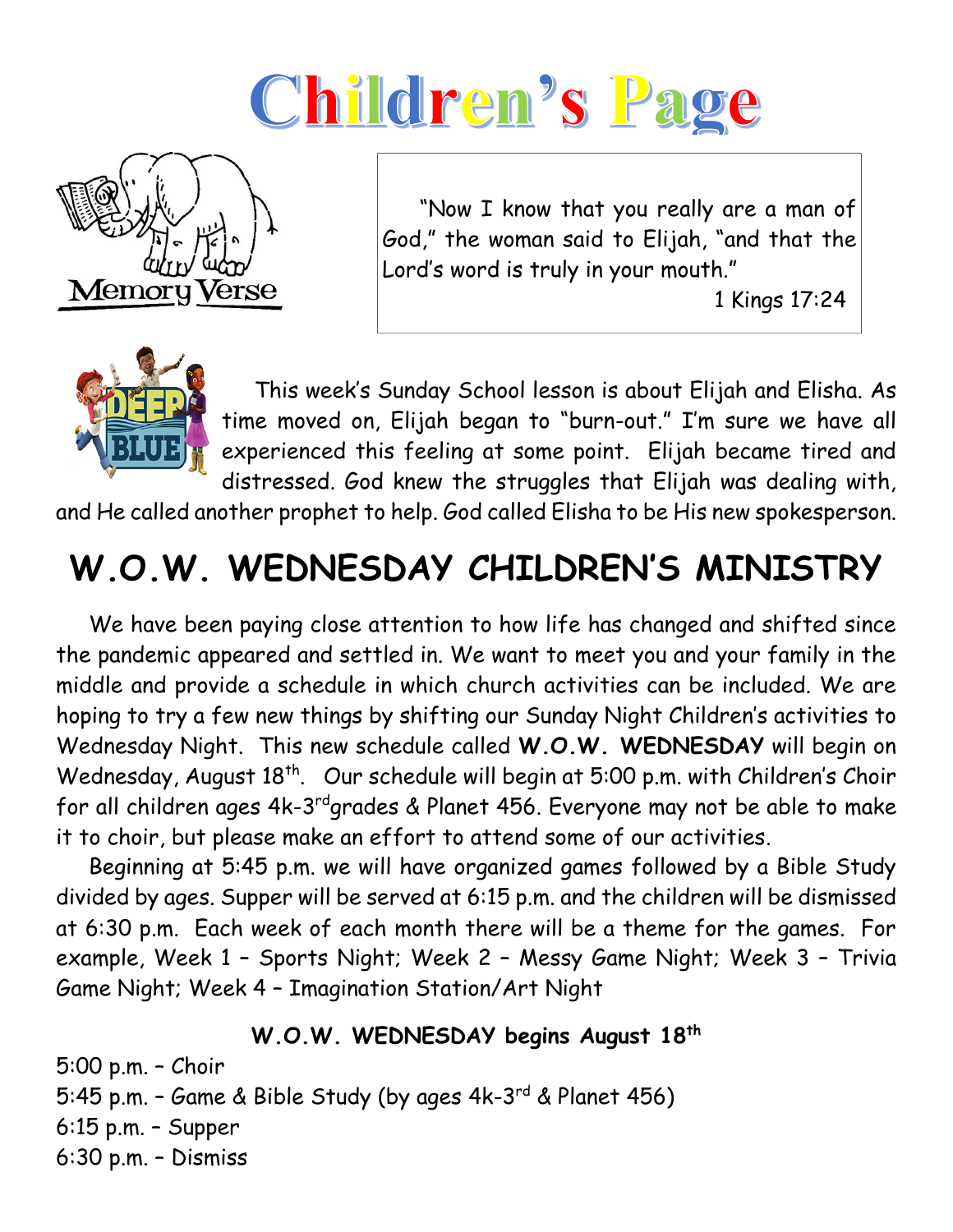Solid Exound

### **Youth Sunday School**

Our Sunday school lesson this week is focused on two sacraments that we hold as important. This Sunday we will be talking about the significance and importance of Baptism and Holy Communion.

#### **Youth Back-to-Party**

This Sunday night, August 15, the youth will have an End of Summer Gathering and then kick-off our new school year. We will be meeting at the home of Robyn and Byron Kelly for a Swimming Party along with games, food and fellowship. The gathering will begin at 5:00 p.m. Hope to see you guys there as we kick-off this new school year.

### **Sunday & Wednesday Night Group**

Wednesday Night Group will begin meeting on Wednesday, August 18<sup>th</sup> from 6:00 p.m. – 7:00 p.m.

Sunday Night Group will begin to meet on August 22 at 6:00 p.m.